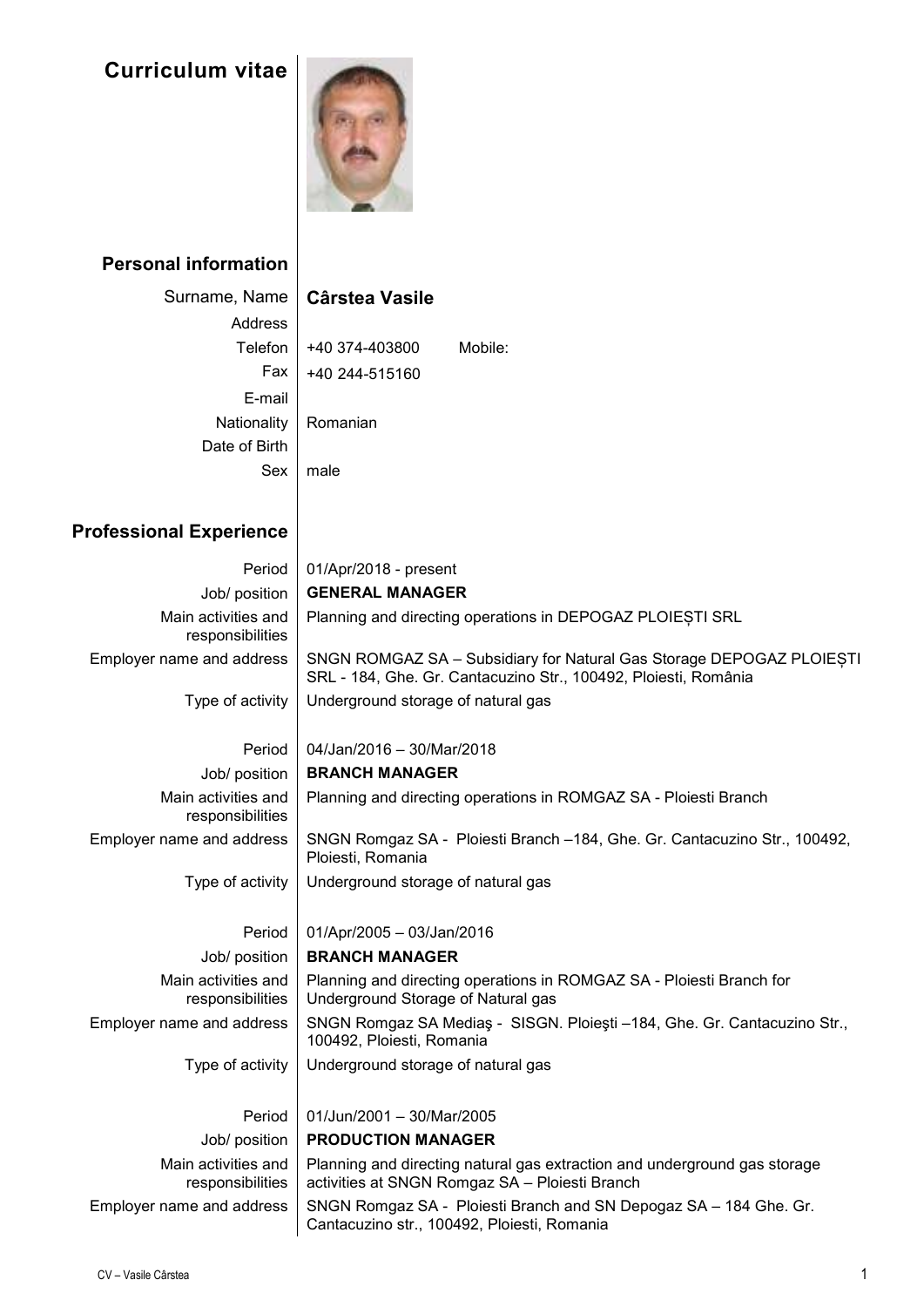| Type of activity                        | Natural gas extraction and underground storage of natural gas                                                                                                                                                                                                                                                                                                                                                                                                                                                                                                              |  |  |  |  |
|-----------------------------------------|----------------------------------------------------------------------------------------------------------------------------------------------------------------------------------------------------------------------------------------------------------------------------------------------------------------------------------------------------------------------------------------------------------------------------------------------------------------------------------------------------------------------------------------------------------------------------|--|--|--|--|
| Period                                  | 01/Dec/1990 - 01/Jun/2001                                                                                                                                                                                                                                                                                                                                                                                                                                                                                                                                                  |  |  |  |  |
| Job/ position                           | <b>HEAD OF DEPARTMENT</b>                                                                                                                                                                                                                                                                                                                                                                                                                                                                                                                                                  |  |  |  |  |
| Main activities and<br>responsibilities | Planning and directing the operational activity of the department, to ensure the<br>normal functioning of the production process. Establishing operating parameters of<br>technological installations. Ensuring achievement of the production targets and that<br>adequate safety norms are used by site personnel<br>Ensuring proper implementation of approved reservoir management and monitoring<br>programs<br>Ensuring technical assistance in production activities at wells and on sites,<br>organizing the repair and routine maintenance of production equipment |  |  |  |  |
| Employer name and address               | SNGN Depogaz SA; SC Exprogaz Ploiesti SA și SPGN Ploiesti - 184, Ghe. Gr.<br>Cantacuzino Str., 100492, Ploiesti, Romania                                                                                                                                                                                                                                                                                                                                                                                                                                                   |  |  |  |  |
| Type of activity                        | Natural gas extraction and underground storage of natural gas                                                                                                                                                                                                                                                                                                                                                                                                                                                                                                              |  |  |  |  |
| Period                                  | 01/Aug/1985 - 01/Dec/1990                                                                                                                                                                                                                                                                                                                                                                                                                                                                                                                                                  |  |  |  |  |
| Job/ position                           | <b>EXECUTIVE SITE MANAGER</b>                                                                                                                                                                                                                                                                                                                                                                                                                                                                                                                                              |  |  |  |  |
| Main activities and<br>responsibilities | Directing the production activities in all working groups of the production site to<br>ensure a proper functioning of the production process. Verifying operating<br>parameters of technological installations. Ensuring technical assistance in<br>production activities at wells and on site.                                                                                                                                                                                                                                                                            |  |  |  |  |
| Employer name and address               | SPGN Ploiesti - 184 Ghe. Gr. Cantacuzino Str., 100492, Ploiesti, Romania                                                                                                                                                                                                                                                                                                                                                                                                                                                                                                   |  |  |  |  |
| Type of activity                        | Natural gas production and underground storage of natural gas                                                                                                                                                                                                                                                                                                                                                                                                                                                                                                              |  |  |  |  |
| Period                                  | 10/Sep/1984 - 31/Jul/1985                                                                                                                                                                                                                                                                                                                                                                                                                                                                                                                                                  |  |  |  |  |
| Job/ position                           | <b>ENGINEERING INTERN</b>                                                                                                                                                                                                                                                                                                                                                                                                                                                                                                                                                  |  |  |  |  |
| Main activities and<br>responsibilities | Estimating production and calculating technological consumption for gas fields<br>Recording the operating parameters of the probes on the formation. Following<br>special well measurement programs for well behavior analysis. Watching production<br>wells for technological analysis, reactivating wells.                                                                                                                                                                                                                                                               |  |  |  |  |
| Employer name and address               | SPGN Ploiesti -184, Ghe.Gr. Cantacuzino Str., 100492, Ploiesti, Romania                                                                                                                                                                                                                                                                                                                                                                                                                                                                                                    |  |  |  |  |
| Type of activity                        | Natural gas production and underground storage of natural gas                                                                                                                                                                                                                                                                                                                                                                                                                                                                                                              |  |  |  |  |
| <b>Education and training</b>           |                                                                                                                                                                                                                                                                                                                                                                                                                                                                                                                                                                            |  |  |  |  |

| Period                                               | 1979 - 1984                                                                                   |
|------------------------------------------------------|-----------------------------------------------------------------------------------------------|
| Qualification / degree                               | <b>ENGINEER</b><br>Profile: OIL<br>Specialization: OIL AND GAS EXPLORATION AND DRILLING WELLS |
| Main areas studied /<br>professional skills acquired | Drilling wells<br>Geology                                                                     |
| Name and type of education<br>provider               | PETROLEUM AND GAS UNIVERSITY OF PLOIESTI<br>THE FACULTY OF DRILLING AND PETROLEUM ENGINEERING |
| Period                                               | MAY/2014                                                                                      |
| Qualification / degree                               | <b>Risk Management</b>                                                                        |
| Main areas studied /<br>professional skills acquired | <b>Practical Course</b>                                                                       |
| Name and type of education<br>provider               | Insights – Essex – United Kingdom                                                             |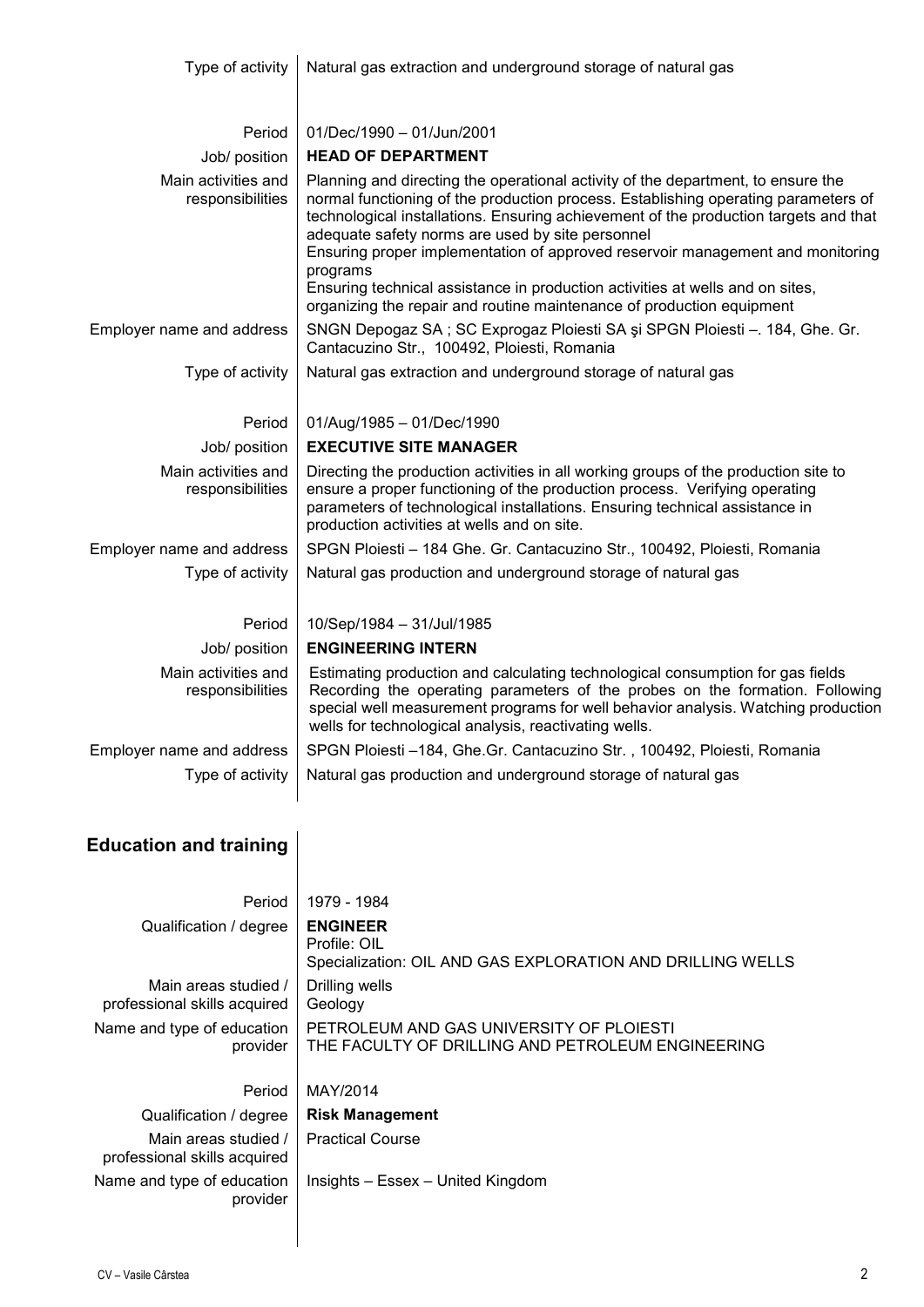| Period                                         | APRIL/2012                                                                                                            |  |  |  |  |  |
|------------------------------------------------|-----------------------------------------------------------------------------------------------------------------------|--|--|--|--|--|
| Qualification / degree                         | <b>Management according to MSP Program</b>                                                                            |  |  |  |  |  |
| Main areas studied /                           | Understanding the basic concepts, components, processes, products and                                                 |  |  |  |  |  |
| professional skills acquired                   | techniques of MSP<br>Considering the practical application issues of using and tailoring aspects of the               |  |  |  |  |  |
|                                                | MSP method                                                                                                            |  |  |  |  |  |
| Name and type of education                     | Understanding the implications and benefits of introducing MSP<br>Insights - Essex - United Kingdom                   |  |  |  |  |  |
| provider                                       |                                                                                                                       |  |  |  |  |  |
|                                                |                                                                                                                       |  |  |  |  |  |
| Period                                         | <b>SEPT/2011</b><br><b>TEAM WORK</b>                                                                                  |  |  |  |  |  |
| Qualification / degree<br>Main areas studied / | Knowing and identifying roles of team members / Setting the goal and objectives of                                    |  |  |  |  |  |
| professional skills acquired                   | the team                                                                                                              |  |  |  |  |  |
|                                                | Facilitating the exchange of information / Involvement and motivation of team<br>members                              |  |  |  |  |  |
| Name and type of education                     | RSC Consulting, Cluj Napoca                                                                                           |  |  |  |  |  |
| provider                                       |                                                                                                                       |  |  |  |  |  |
| Period                                         | MAY/2011                                                                                                              |  |  |  |  |  |
| Qualification / degree                         | <b>Managing Successful Programs Foundation Examination</b>                                                            |  |  |  |  |  |
| Name and type of education                     | <b>APMG - International</b>                                                                                           |  |  |  |  |  |
| provider                                       |                                                                                                                       |  |  |  |  |  |
| Period                                         | AUG/2010                                                                                                              |  |  |  |  |  |
| Qualification / degree                         | <b>Negotiating</b>                                                                                                    |  |  |  |  |  |
| Professional skills acquired                   | Preparing the negotiation sessions<br>Knowledge of negotiation methods, techniques and strategies                     |  |  |  |  |  |
|                                                | Negotiation in conflict and cooperation situations<br>Teamwork and individual negotiation                             |  |  |  |  |  |
| Name and type of education                     | RSC Consulting, Cluj Napoca                                                                                           |  |  |  |  |  |
| provider                                       |                                                                                                                       |  |  |  |  |  |
| Period                                         | <b>JAN/2006</b>                                                                                                       |  |  |  |  |  |
| Professional skills acquired                   | Specific methods and procedures for preventing and combating corruption in public<br>institutions and economic agents |  |  |  |  |  |
| Name and type of education<br>provider         | Ministry of Economy and Commerce, Ministry of Control, Training Center for<br>Industry Staff, Buşteni                 |  |  |  |  |  |
|                                                |                                                                                                                       |  |  |  |  |  |
| Period                                         | FEB/2006                                                                                                              |  |  |  |  |  |
| Professional skills acquired                   | English language                                                                                                      |  |  |  |  |  |
| Name and type of education<br>provider         | OK Service Corporation, Ploiești                                                                                      |  |  |  |  |  |
|                                                |                                                                                                                       |  |  |  |  |  |
| Period                                         | <b>JUN/2005</b>                                                                                                       |  |  |  |  |  |
| Professional skills acquired                   | Applying Transposed Legislation of EU Directives in Industrial Units                                                  |  |  |  |  |  |
| Name and type of education                     | National Institute of Research and Development for Oil Equipment IPCUP - Ploiești                                     |  |  |  |  |  |
| provider                                       |                                                                                                                       |  |  |  |  |  |
| Period                                         | JAN/1995                                                                                                              |  |  |  |  |  |
| Professional skills acquired                   | Production management                                                                                                 |  |  |  |  |  |
| Name and type of education<br>provider         | Ministry of Industry- IT Management Institute Bucuresti                                                               |  |  |  |  |  |
| <b>Personal Skills</b>                         |                                                                                                                       |  |  |  |  |  |
|                                                |                                                                                                                       |  |  |  |  |  |
| Native language                                | Romanian                                                                                                              |  |  |  |  |  |